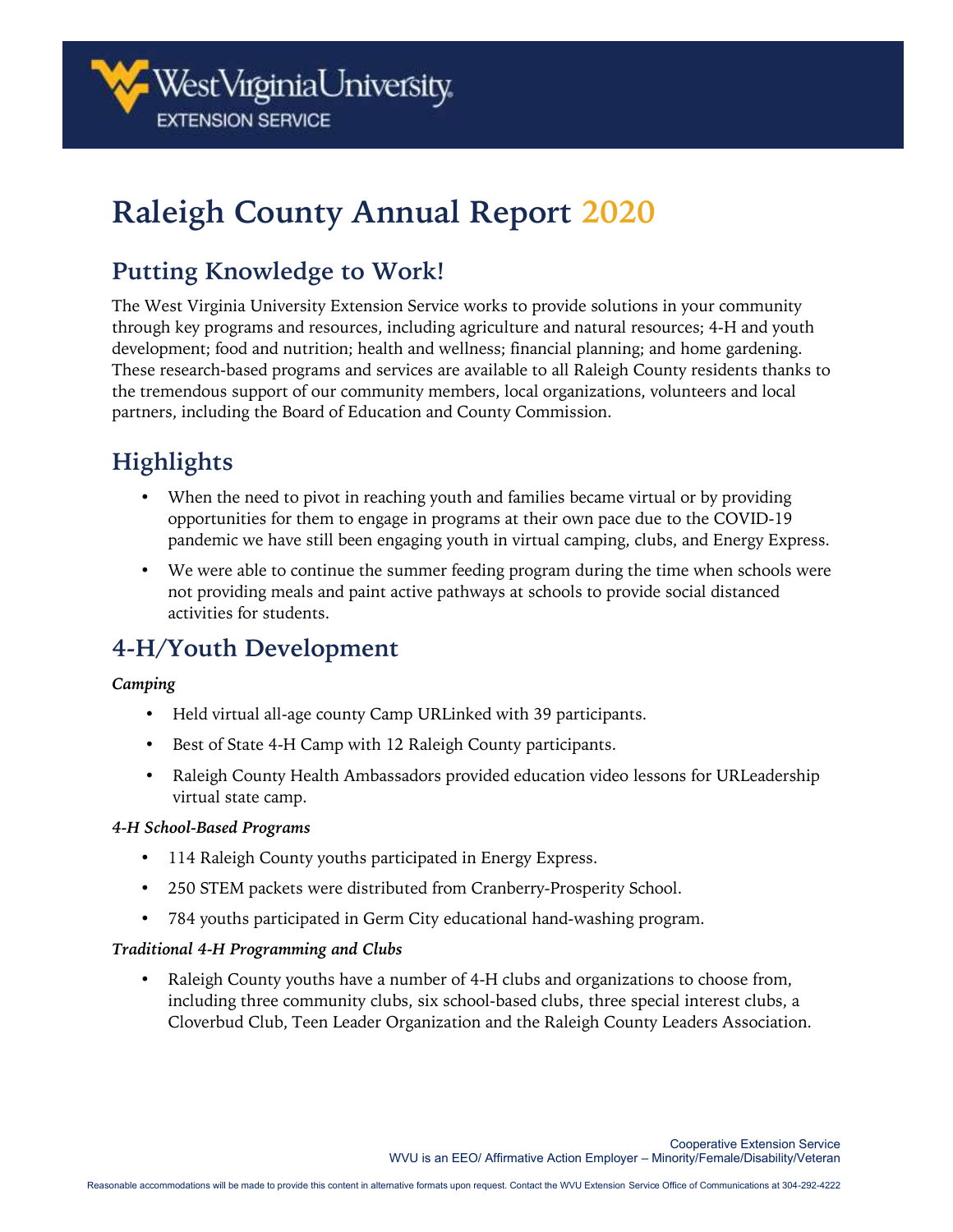#### *Special Interest Programs*

- 13 Raleigh County Health Ambassadors were trained in the Healthy Living curriculum and provided virtual activities during Raleigh County Camp and Camp URLeadership.
- 3,525 meals were delivered four days a week to youths in low-income areas.
- Three Raleigh County volunteers made videos for the WVPB broadcast for Energy Express that introduced the Leap Into Science balance curriculum to youths across West Virginia.
- Five Raleigh County teens were trained as Computer Science Tech Teen Leaders.
- 30 Health Rocks! porch packets were distributed for youths to have hands-on, self-paced activities.
- Four Teen Leaders served on the statewide West Virginia Teen Council providing youth voices to state events, such as naming the summer camping initiative Camp URLinked and the QuaranTEEN leadership series.
- 19 youths participated in virtual STEM learning activities with the Shady Spring Library where they were led by the Raleigh County STEM ambassador in hands-on STEM activities for eight weeks.
- 800 Health Activity cards were distributed at summer feeding sites that provided hands-on health activities and recipes that could be completed at home.

#### *Energy Express*

- Held two virtual sites for Energy Express, a six-week reading and nutrition program, where a total of 120 youths enrolled.
- Mentors worked with Raleigh County Schools on meal box distribution.

#### *Germ City*

- Due to the COVID 19 pandemic, we presented this program demonstrating proper handwashing as well as proper mask wearing techniques in several elementary schools in Raleigh County.
- Provided this service to the local fire department, nursing homes and Boy Scouts troops.

#### *Summer Feeding*

• Partnered with the summer feeding program to distribute meals Monday through Thursday to an assigned area in Raleigh County. This program ran from June through July.

## **Agriculture and Natural**

#### *Southern West Virginia Young Sire & Heifer Evaluation*

• Evaluated 95 bulls and 82 heifers, which provided research data back to producers and generated \$159,650.00 in total sales.

#### *Master Gardener Program*

• Advised members of the New River Master Gardener Association, which completed 1,000+ hours of volunteer service in the area.